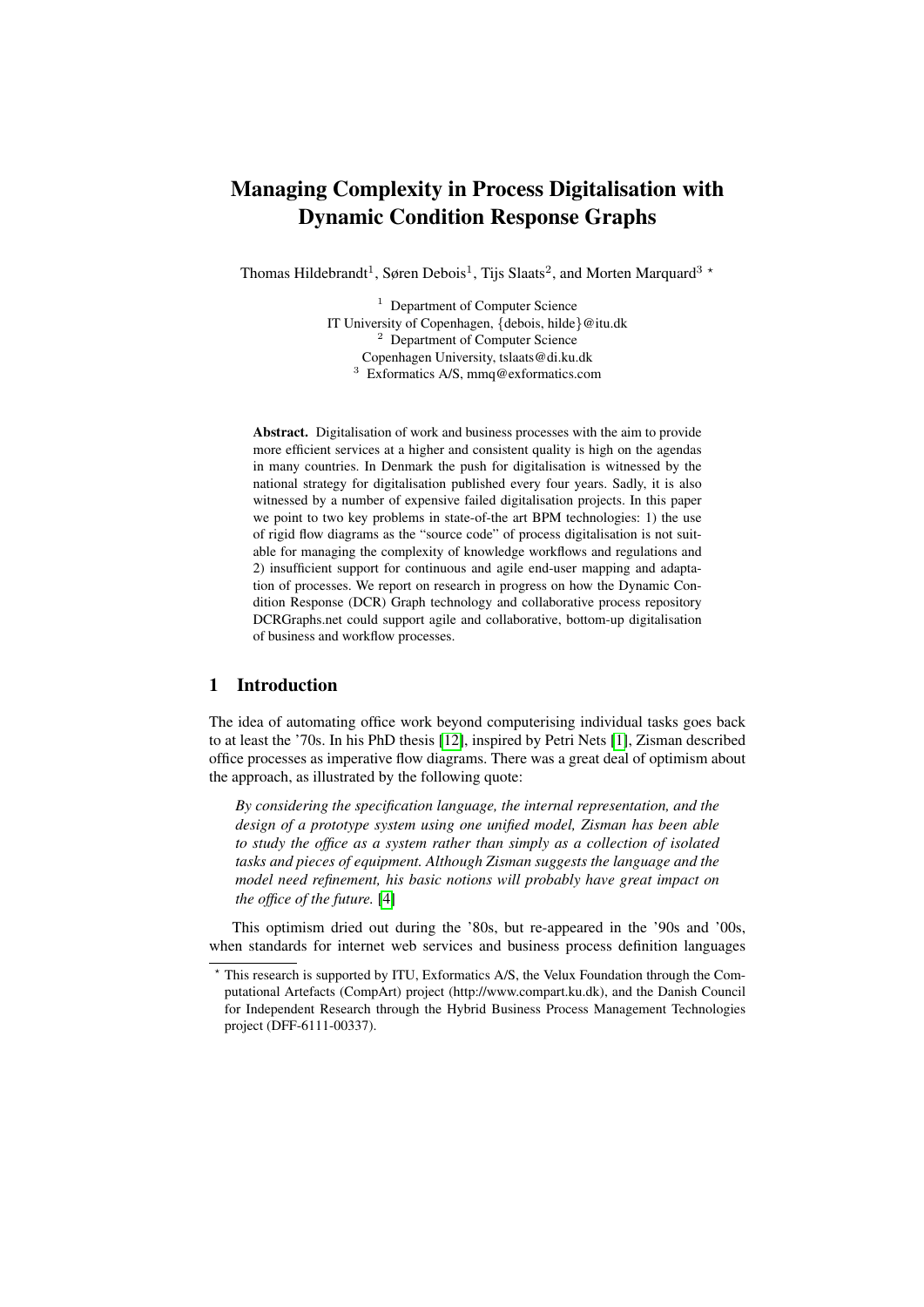such as BPEL [\[11\]](#page-7-3) and BPMN made it much more viable to share process diagrams and reuse information and web services across organisations. Hereto came the popularity of LEAN management and business process re-engineering methodologies [\[5\]](#page-7-4) that support the ideas of mapping business processes and process optimisation. However it should be noted that business process re-engineering actually advocated a focus on eliminating tasks rather than automating them.

The mapping of processes unavoidably made companies and organisations more aware of their processes. However, time and experience has also shown that many diagrams were drawn and subsequently abandoned in desk drawers or large repositories and quickly became out of date.

So why is it, that we have not seen the great positive impact of the basic notion of flow diagrams and BPM technologies on office work as envisioned in the early '70s? We believe that flow diagrams have some inherent problems, related to how they deal with the unpredictability and the constant need for change that are key to office work.

First of all, flow diagrams do not explicitly capture why the activities are ordered in the given sequence, which makes them very difficult to update when the underlying reasons change. Consider implementing the rule found in the General Data Protection Regulation (GDPR), that if personal data is collected as part of signing a contract which is need for later but not obviously needed for offering the job, a consent from the employee must be given before signing. In a flow diagram, the rule can be implemented by making sure that an activity for getting consent appears on every path from the start of the process to the activity of signing the contract, but we can not specify the actual rule formally as part of the diagram. So, if we later update the diagram (or the rule gets changed) we have no formal guarantee that the rule will still be correctly enforced. This problem was experienced by the danish repository of local government workflows [\[3\]](#page-7-5) created by Local Government Denmark, which ambitiously collected more than 900 workflows with links to associated law texts. By January 1st, 2013 Local Government Denmark gave up on keeping the repository up to date and compliant with the constantly changing regulations.

Secondly, many activities in an end-to-end business process, in particular processes involving some elements of knowledge work, can not be automated, in particular because the ordering of activities depends on many factors only known when the process is carried out and best determined and evaluated by human actors. Indeed, in the recent McKinsey report [\[8\]](#page-7-6) on the impact of automation on future work processes, the most optimistic prediction is that on average less than half of the activities in future work processes will be automatable, and less than 5% of work processes will be fully automatable. Trying to predict and specify all possible orderings as a flow diagram leads to complex spaghetti diagrams, still suffering from the first problem. Trying to simplify the process, leads to rigid and in-flexible processes and workers by-passing their case management systems and prescribed processes.

Consequently, state-of-the-art process mapping and automation technologies yield too rigid processes and introduce a new complex manual process of producing and maintaining the process maps, which can not be carried out in practice and thereby results in proces descriptions that do not match reality. This leads to the research question of how to manage the complexity of digitalising knowledge work processes regulated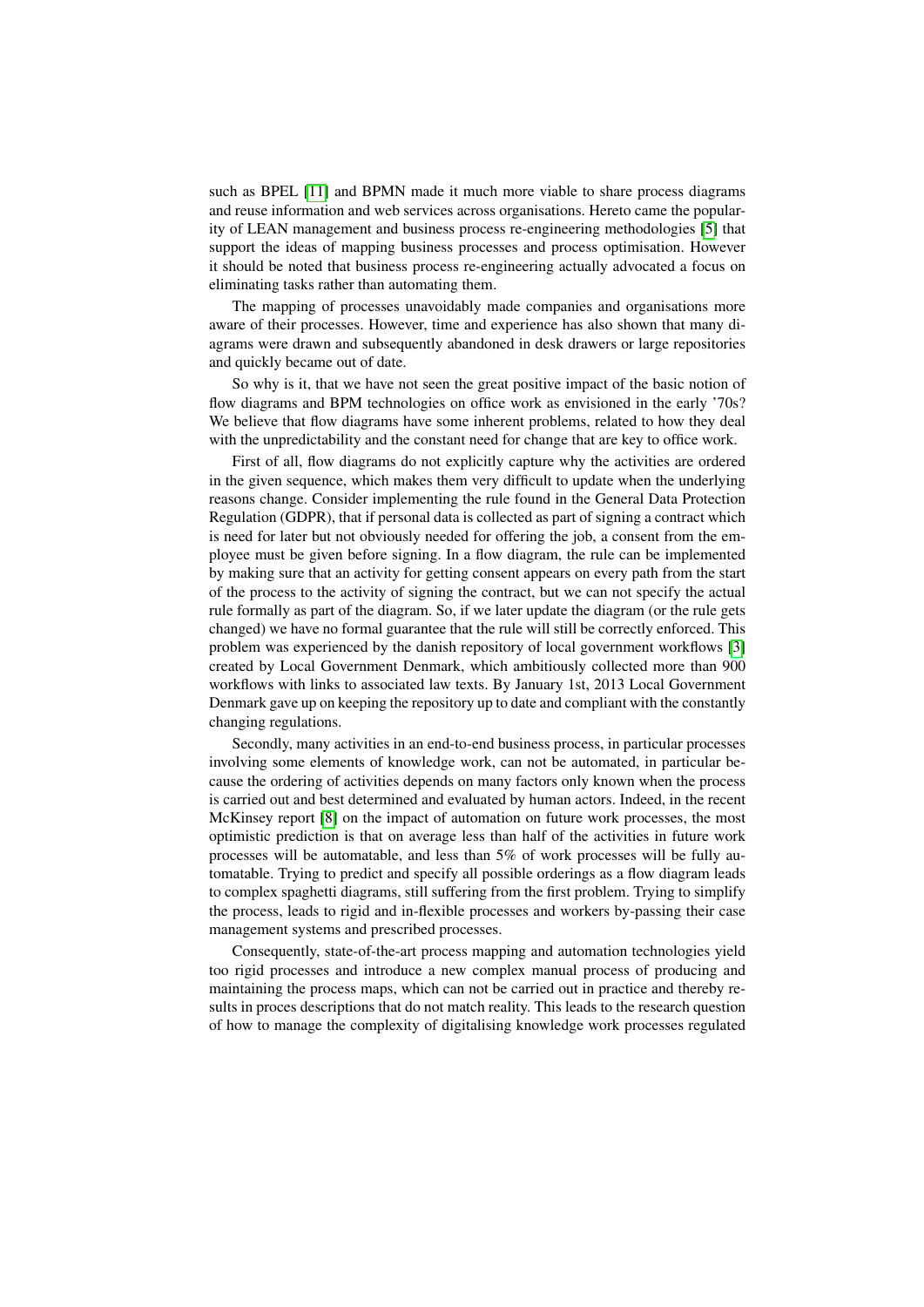by law? Based on our work so far, we conjecture that an answer could be to support a continuous, agile and bottom-up process digitalisation that 1) provides process support that facilitates business users and knowledge workers, 2) captures both the why and the how of a process mapping, and 3) can be kept in synch with a changing reality.

Below we illustrate how the Dynamic Condition Response (DCR) Graphs technology and collaborative process repository DCRGraphs.net [\[10\]](#page-7-7) supports these three activities. The technology will be the basis for a forthcoming research project in which the conjecture will be tested jointly with process consultants, lawyers and case workers in municipalities.

#### 2 Agile Digitalisation with DCR Graphs

Dynamic Condition Response (DCR) Graphs [\[7\]](#page-7-8) are the result of (so-far) 10 years of collaboration between IT University of Copenhagen (ITU) and Exformatics on the research and development of a declarative process technology that allows for flexibility and adaptability in both the design and support of business processes. During the last five years, DCR Graphs have been implemented in a commercial cloud service  $[2,6,10]^4$  $[2,6,10]^4$  $[2,6,10]^4$  $[2,6,10]^4$  $[2,6,10]^4$ , which is freely available for academic and trial users. The service is at the same time a design, analysis and simulation tool, a social collaboration platform, and an active process repository. When logging in to the tool, users can connect to colleagues and friends in other organisations, with whom they can share and simulate processes. The technology is easily extended through its flexible software-as-a-service architecture and is rapidly improving based on continuous feedback from users in academia, public organisations, and private companies around the world.

In the following we exemplify the collaborative and agile process mapping methodology supported by the tool using a prototypical example of an on-boarding process, which can be accessed at <http://www.dcrgraphs.net/Tool?id=4587>.

When using DCR Graphs, process mapping typically starts by placing activities as "post-it stickers" on a virtual "brown paper", labelled with an activity name and roles. Fig. [1](#page-3-0) shows an example of such an initial graph, with six activities: GDPR Consent, Sign Contract, First day at work, Need for PC, Order PC, and Receive PC. (The activities are added simply by right clicking on the canvas). Detailed textual descriptions of each activity, including links to external references, can be added, as illustrated in the figure for the GDPR Consent activity. Each activity shown in the figure has been assigned one of the roles: GDPR Consent, Employee, HR and IT. At the present point, the role assignment is the only constraint of the process. Any of the activities can be executed any number of times by an actor with the correct role.

At any time, the modeller can simulate the process by pressing simulate and invite friends or automated users to play any of the roles. Automated users may join either as an aggressive user that performs every action that is possible and not executed before, or as a lazy user that performs an action if it is possible and required.

The collaborative simulation shows a task list interface resembling a case management tool, the history of performed actions as an event log and a swimlane diagram.

<span id="page-2-0"></span><sup>4</sup> <http://www.dcrgraphs.net/>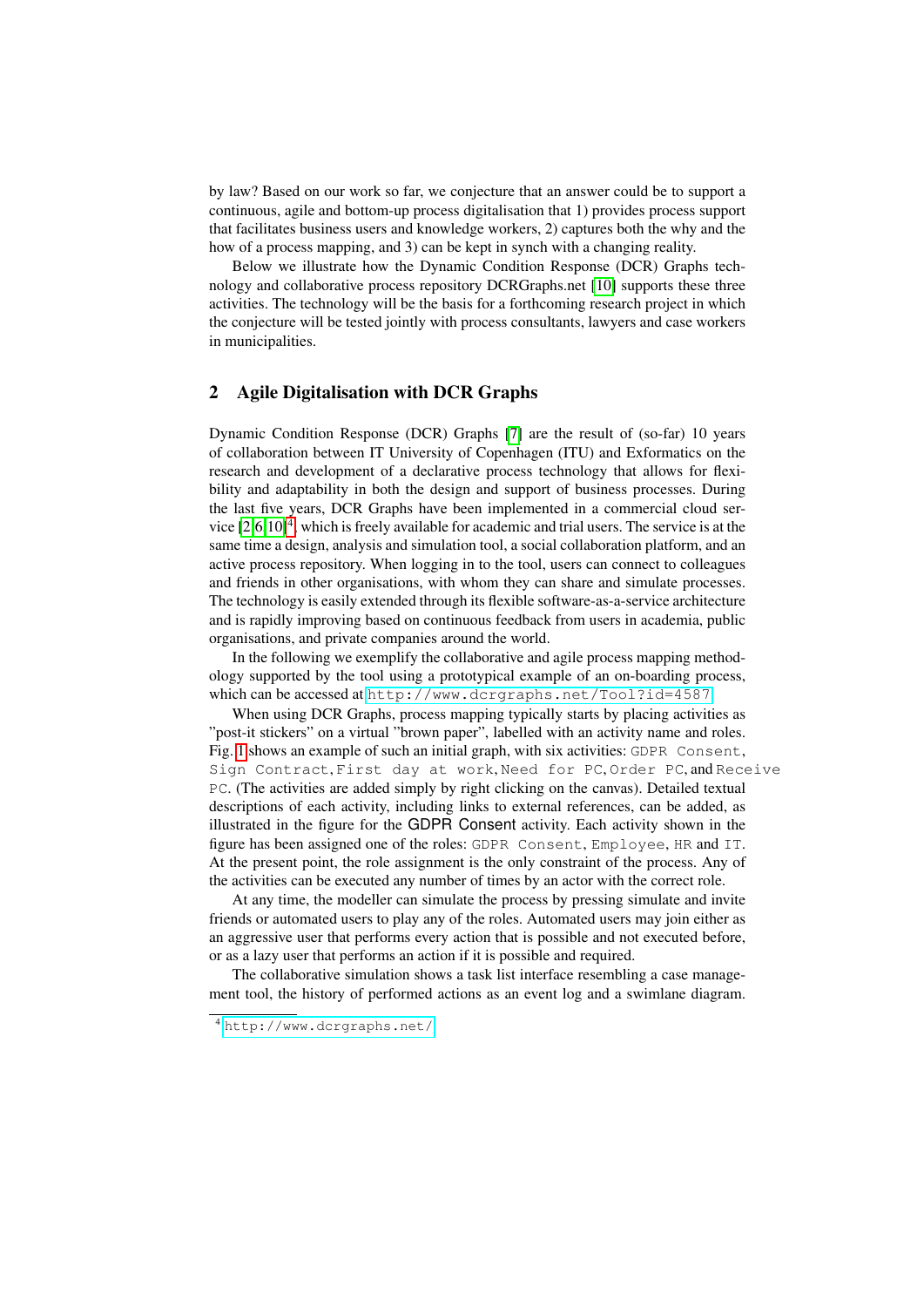

Fig. 1. DCRGraphs.net virtual "brown paper" with activities as post-it notes.

<span id="page-3-0"></span>

| OnBoardingACM2017 C Restart<br>ODCR<br>File Insert Edit Simulation<br><b>Window</b><br>Apps            | II Pause<br><b>B</b> Exit<br>Help                                                                          | ıô<br><b>显 Tthidebrandt</b><br><b>Q</b> 90%~<br>$en$ -US $\star$<br>$\triangle$<br>$1 - 53%$ |
|--------------------------------------------------------------------------------------------------------|------------------------------------------------------------------------------------------------------------|----------------------------------------------------------------------------------------------|
| Simulation                                                                                             |                                                                                                            | $\boldsymbol{\mathsf{x}}$                                                                    |
| Simulation Users(3)                                                                                    | Simulation Log <sup>O</sup>                                                                                | <b>Tasks (6/6)</b><br><b>Reset Filters</b><br>$+$ Fitters                                    |
| Morten Marguard<br>Employee<br>$\bigotimes$ Lazy User                                                  | First day at work<br>by Thomas Hildebrandt at 11:00:11<br>Need for PC<br>by Thomas Hildebrandt at 11:00:06 | Filters:<br><b>Z</b> Group by roles<br><b>Bender</b>                                         |
| <b>Thomas Hildebrandt</b><br>Employee, HR, IT                                                          | Sign Contract<br>by Morten Marguard at 10:59:57                                                            | Employee<br>✔ Sign Contract<br>Execute                                                       |
| <b>Activity Stream</b>                                                                                 | <b>GDPR Consent</b><br>by Morten Marquard at 10:59:49                                                      | Execute<br>✔ First day at work<br>.<br>GDPR Consent<br>Execute                               |
| comment<br>Post                                                                                        |                                                                                                            | -------<br><b>HR</b><br>√ Need for PC<br>Execute<br>--------<br>$^{\text{IT}}$               |
| <b>Thomas Hildebrandt</b><br>34 minutes ago<br>Hi Morten, try give GDPR Consent and sign the contract. |                                                                                                            | Order PC<br>Execute<br>Receive PC<br>Execute                                                 |
| IÔ.<br>$\blacksquare$<br>F<br>Like                                                                     |                                                                                                            |                                                                                              |
| Swim Lanes $\mathbb{C}$ <sup>+</sup>                                                                   |                                                                                                            |                                                                                              |
| Employee<br><b>GDPR Consent</b><br>Sign Contract                                                       | First day at work                                                                                          |                                                                                              |
| E                                                                                                      | Need for PC                                                                                                |                                                                                              |

<span id="page-3-1"></span>Fig. 2. Collaborative Simulation with friend playing the Employee role and a lazy user playing the IT role.

Thereby the end-users and modellers can explore and understand how the process can be performed. The screenshot in Fig. [2](#page-3-1) shows a collaborative simulation with a friend, Morten Marquard, playing the role of Employee and an automated lazy user playing the role of the IT department. In the simulation there was a need for PC, but the PC was not ordered by the lazy IT department before the first day at work.

Simulations can be recorded as part of the documentation of the process and tagged as happy, un-happy or neutral, to indicate respectively, if the simulation is part of the desired, undesired or optional behaviour of the intended process.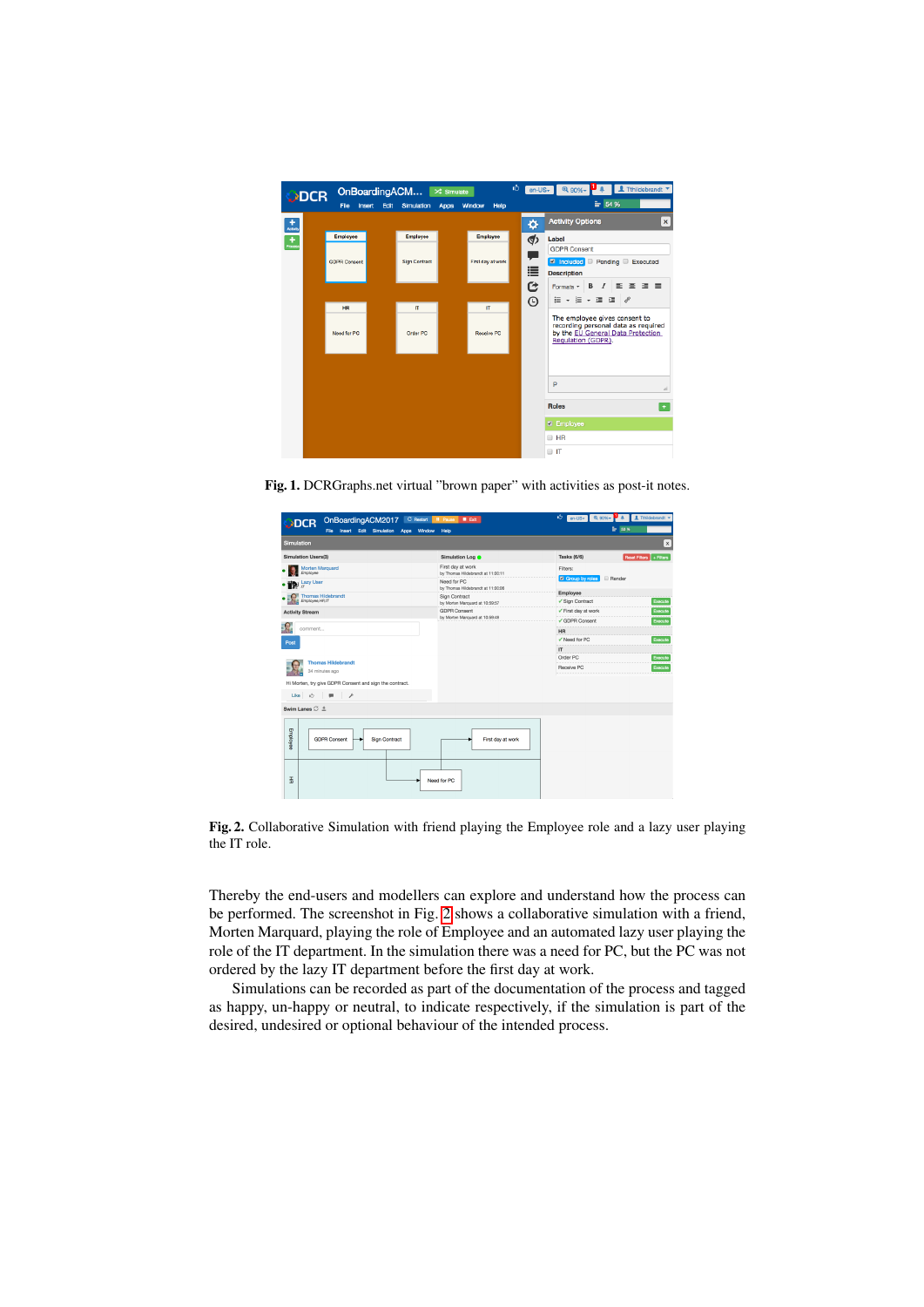| <b>CM2017</b>             | $\infty$ Simulate                                                                       |           |  |  |
|---------------------------|-----------------------------------------------------------------------------------------|-----------|--|--|
| <b>Simulation</b><br>Apps | <b>Graph Simulation History</b>                                                         |           |  |  |
| <b>Employee</b>           | Representative<br>All                                                                   |           |  |  |
| Sign Contract             | C Re-run all simulations                                                                |           |  |  |
| ⊙<br>п                    | GDPR consent and need for PC handled before first day<br>2017-05-21                     | C 1 0 0 0 |  |  |
|                           | Consent given, PC ordered before, but received after first day. C & G C G<br>2017-05-21 |           |  |  |
| Order PC                  | Signed contract without GDPR consent<br>$\left( \frac{1}{2} \right)$<br>2017-05-21      | C 1 0 0 0 |  |  |
|                           | First day at work without PC<br>2017-05-21                                              | C 1 0 0 0 |  |  |
|                           |                                                                                         |           |  |  |

<span id="page-4-0"></span>Fig. 3. Simulation History with Happy, Neutral and Unhappy simulations.

| OnBoardingACM2017 C Restart II Pause B Ext<br>ODCR<br>File Insert Edit Simulation Apps Window Help |                                                          | Ф<br>$Q_{30\%}$ $A$<br>1 Tthildebrandt<br>$en-USr$<br>$\pm 54%$ |         |
|----------------------------------------------------------------------------------------------------|----------------------------------------------------------|-----------------------------------------------------------------|---------|
| Simulation                                                                                         |                                                          |                                                                 | Γx      |
| Simulation Users(2)                                                                                | Simulation Log .                                         | <b>Tasks (6/6)</b><br>Roset Fiters + Fiters                     |         |
| $\mathbf{P}$ Lazy User                                                                             | First day at work<br>by Thomas Hildebrandt at 11:14:13   | Filters:                                                        |         |
| Thomas Hildebrandt                                                                                 | Receive PC<br>by Thomas Hildebrandt at 11:14:10          | Group by roles <b>B</b> Render                                  |         |
| <b>Activity Stream</b>                                                                             | Order PC                                                 | Employee                                                        |         |
|                                                                                                    | by Lazy User at 11:13:42<br>.                            | ✔ Sign Contract                                                 | Execute |
| comment                                                                                            | Sign Contract<br>by Thomas Hildebrandt at 11:13:41       | ✔ First day at work<br>.<br>√ GDPR Consent                      | Execute |
| Post                                                                                               | Need for PC                                              | *********<br>HR                                                 | Execute |
|                                                                                                    | by Thomas Hildebrandt at 11:13:31                        | √ Need for PC                                                   | Execute |
|                                                                                                    | <b>GDPR Consent</b><br>by Thomas Hildebrandt at 11:13:23 | <b>ARABA</b><br>$^{\text{IT}}$                                  |         |
|                                                                                                    |                                                          | √ Order PC                                                      | Execute |
|                                                                                                    |                                                          | .<br>√ Receive PC                                               | Execute |
| Swim Lanes $C \triangleq$                                                                          |                                                          |                                                                 |         |
| Employee<br><b>GDPR Consent</b><br>Sign Contract                                                   |                                                          | First day at work                                               |         |
| Ŧ<br>Need for PC                                                                                   |                                                          |                                                                 |         |
| $\equiv$                                                                                           | <b>Order PC</b><br>Receive PC                            |                                                                 |         |

<span id="page-4-1"></span>Fig. 4. GDPR consent and need for PC handled before first day.

The screenshot in Fig. [3](#page-4-0) shows that we recorded the above simulation as unhappy, and named it "First day at work without PC". We have also made an unhappy simulation without GDPR Consent before signing and a neutral simulation where consent is given and the PC is ordered (but not received) before the first day of work. Finally we made a happy path simulation, where the PC was also received before the first day. The latter example is shown in Fig. [4.](#page-4-1)

Simulations can be shared and replayed at any point, even if the process subsequently has changed. Moreover, saved simulations can be run as a test against the current version of the process, resulting in an indication by a green or red bar whether the execution trace can still be carried out. This allows a test-driven modelling approach,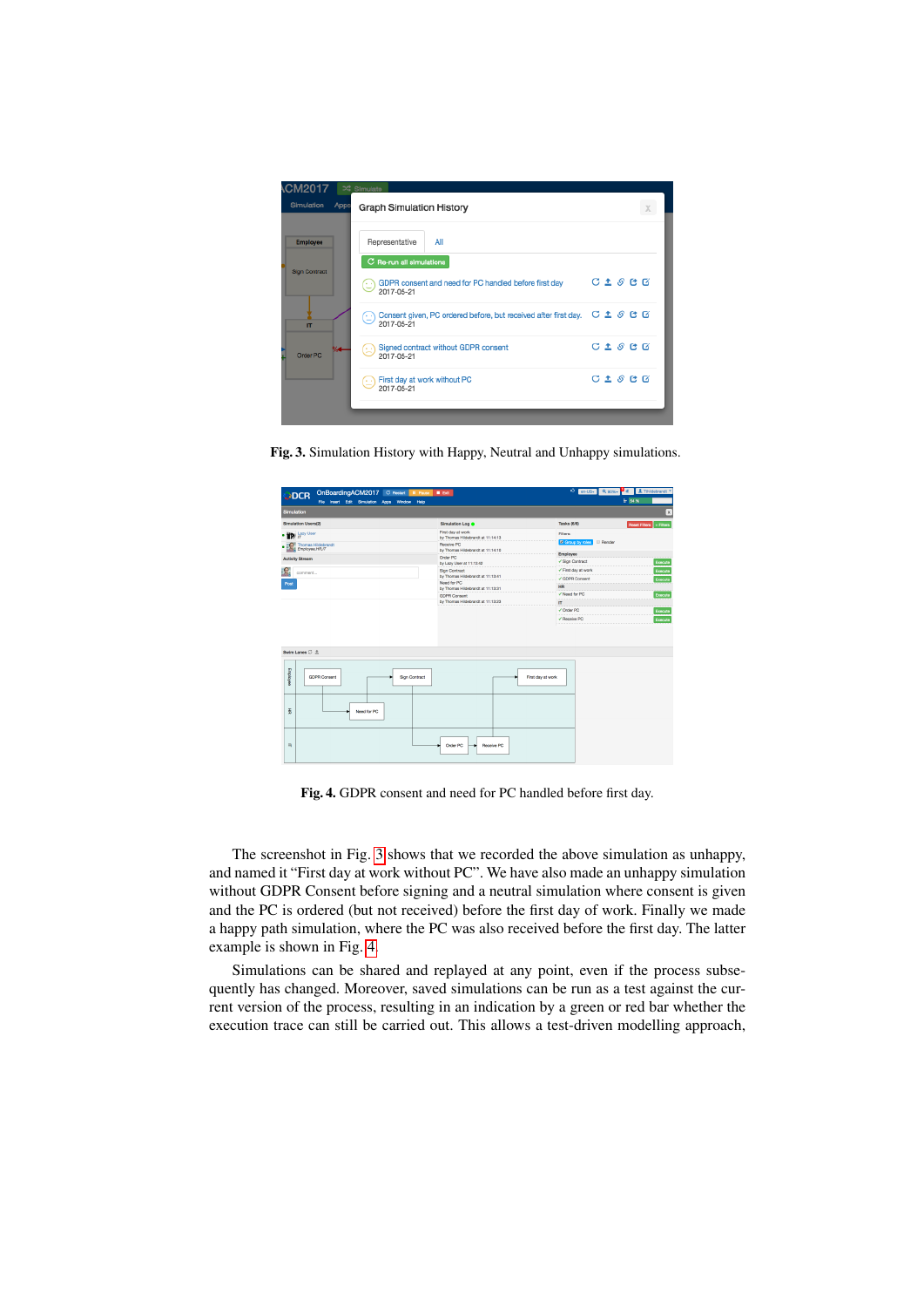

<span id="page-5-0"></span>Fig. 5. DCR Graph with relations capturing why activities

where users can add and remove constraints to ensure that all happy paths are possible and all un-happy paths are ruled out.

In Fig[.5](#page-5-0) we show a process map where we have added DCR constraints to the process. The yellow arrows with a bullet at the target are condition constraints and model the fact that some activity can not happen before another activity has happened. In our case, we have modelled that the GDPR Consent must be given before the contract can be signed, and the contract must be signed before a PC can be ordered and before the first day of work. The blue arrows with a bullet at the source are response relations. The response relation from Need for PC to Order PC models, as explained in the Description field in the Figure, that if HR registers a need for PC, then IT must in response eventually order the PC. The response relation from Sign Contract to First day at work models that if the contract is signed it is expected that the employee eventually has a first day at work. The red arrow with a % sign at the target is an exclusion relation. The exclusion relation from First day at work to itself models that when First day at work happens, it is excluded and can thus not happen again. The exclusion arrow from Receive PC to Order PC models that Order PC is excluded from the process when a PC is received. Dually, the green arrow with  $a + sign$  at the target from Need for PC to Order PC is an inclusion relation, which models that if Need for PC happens, then Order PC is included (if it was previously excluded). Finally, the purple relation with a diamond at the target is a milestone relation. It models that as long as Order PC is pending (required as a response) and included, then First day at work can not happen. In other words, whenever a need for PC is registered, Order PC must happen again or a PC must be received before the first day of work.

We can now re-run the simulations, as shown in Fig [6,](#page-6-0) and see that we have ruled out the two unhappy paths and kept the happy and the neutral path. Looking back at the simulation in Fig. [4,](#page-4-1) it was actually performed on the constrained graph and with the computer playing the IT role as a lazy user. This time the PC was ordered by the lazy user after the contract was signed, because the action was required as a response to the need for PC and not enabled before the contract was signed.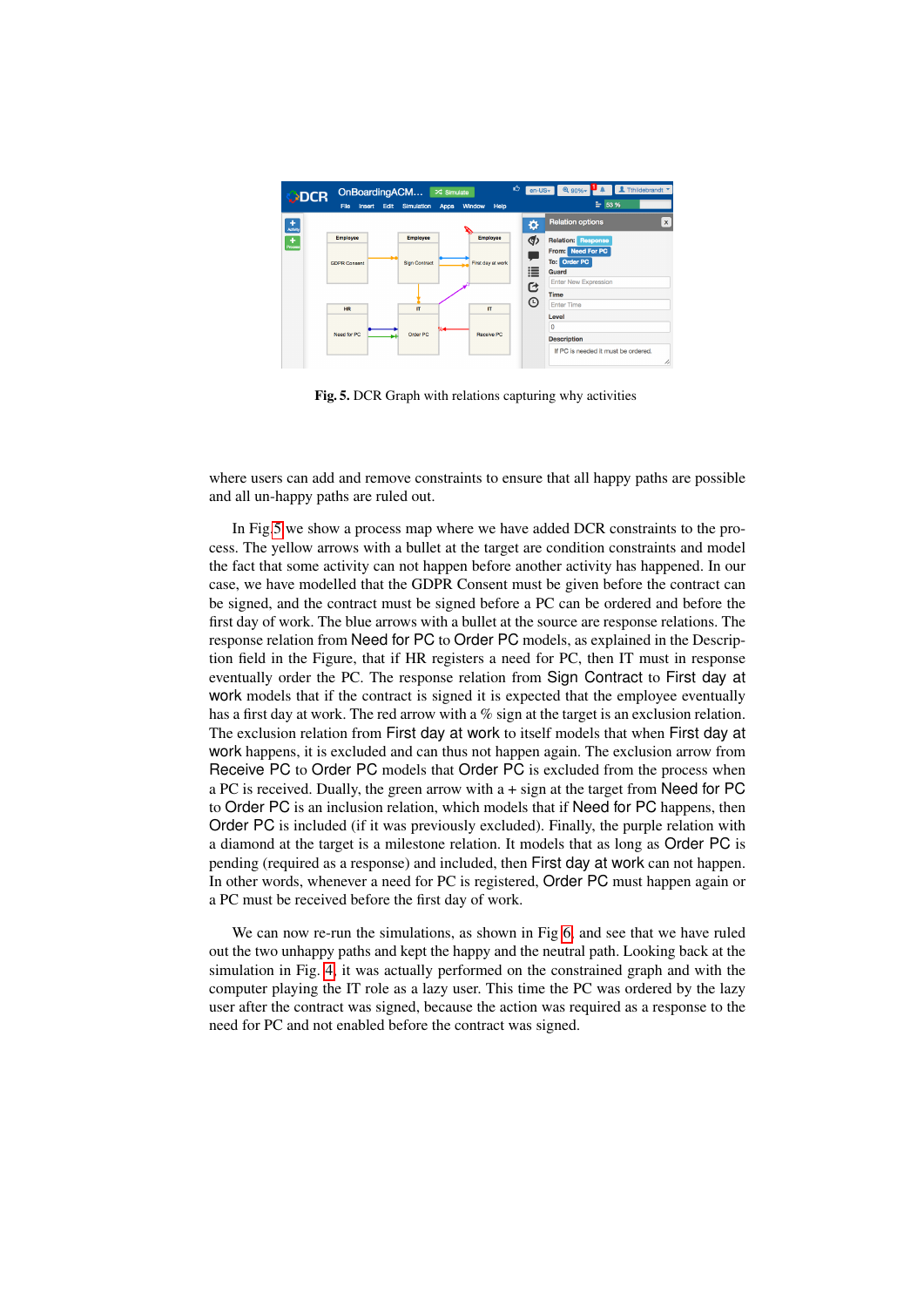

<span id="page-6-0"></span>Fig. 6. Re-running the simulations with the constrained graph we see that the unhappy paths are no longer possible.

# 3 Conclusion

The declarative specifications given by DCR Graphs capture the reasons for why actions must be done in certain order, and leave the flexibility to do anything which has not been ruled out. That is, a DCR graph explains the why, and relations and activities can be added and removed when requirements change, even at run-time. It is well known (see e.g. [\[13\]](#page-7-11)) that it can be difficult for users to understand the logic of a complex declarative specification and deduce the allowed flows, i.e. understand the how. Similarly to the test-driven modelling approach considered for DECLARE in [\[13\]](#page-7-11), the problem of understanding declarative models is mitigated in DCRGraphs.net by the ability to perform and record simulations of processes. We believe that the combination of collaborative design, simulation and test is a good way of facilitating an agile, incremental and bottom up approach to the digitalisation of processes: Domain-experts can start by identifying key activities and roles, followed by collaborative simulations of happy (desired), un-happy (un-desired) and neutral (optional) paths. Simulations can be run on the original process in which they were done or re-run against the current process. Our belief is backed by the empirical study of test-driven declarative modelling [\[13\]](#page-7-11) indicating that,

*domain experts are inclined to use test cases ...and prefer them over the process model*

and

*the adoption of test cases significantly lowers cognitive load and increases the perceived quality of changes.*

The DCRGraphs.net approach is currently being evaluated in the mapping of a real on-boarding process of a danish municipality, involving more than 200 activities and a